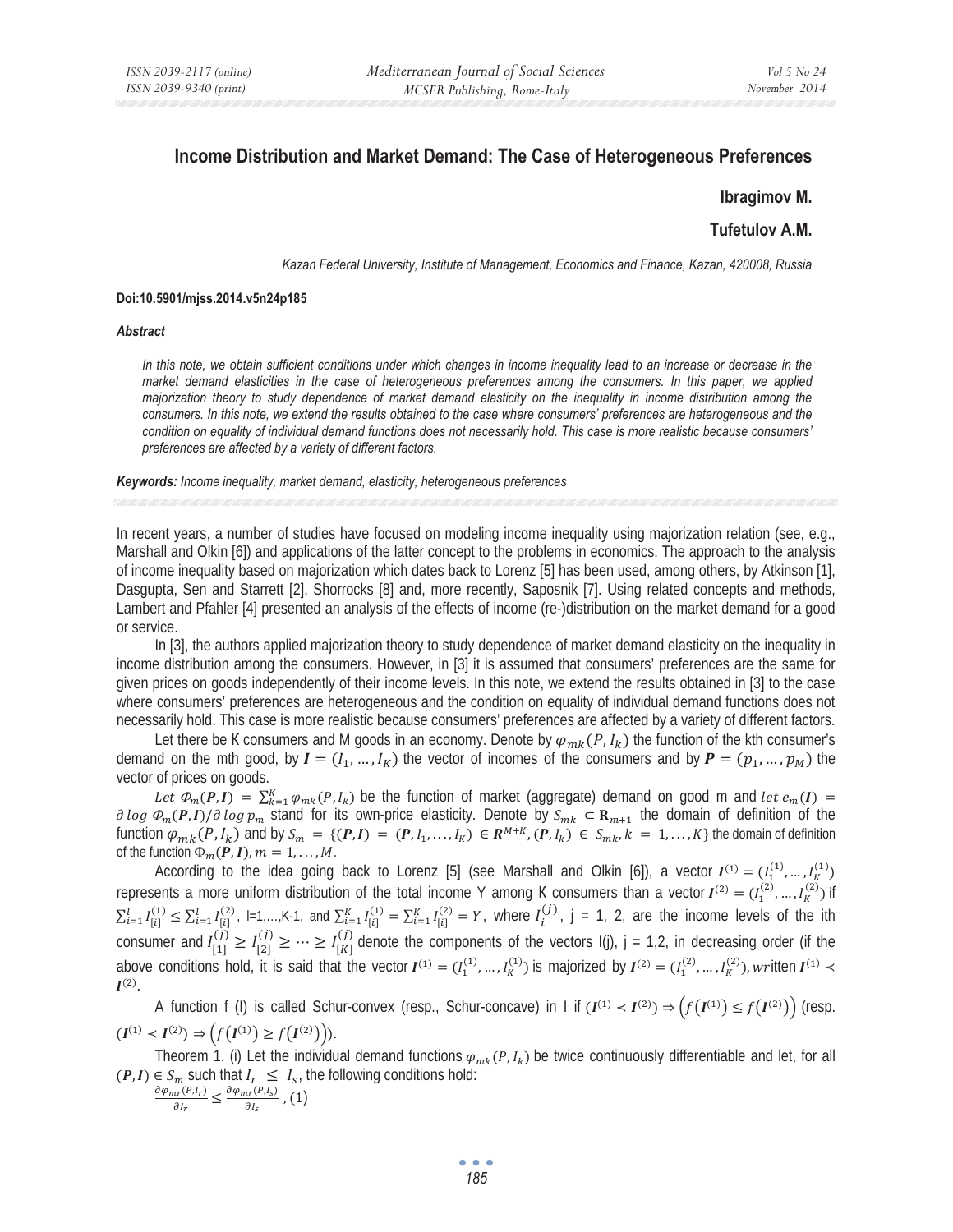#### $\partial^2 \varphi_{mr}(P,I_r)$  $\frac{\varphi_{mr}(P,I_r)}{\partial p_m \partial I_r} \leq \frac{\partial^2 \varphi_{mr}(P,I_s)}{\partial p_m \partial I_s}$ , (2)

where pm is the price of the mth good in consideration. Then the absolute value of the elasticity  $|em(1)|$  is Schur – concave in I on the set Sm. That is, the more non-uniform is the distribution of the total income among consumers in the economy, the smaller is the elasticity of the aggregate demand on the considered good by the absolute value.

(ii) If in conditions (1) and (2) the inequality sign  $\leq$  is replaced by  $\geq$ , then the absolute value of the elasticity  $|em(1)|$ is Schur-convex in I on Sm. That is, the more non-uniform is the distribution of the total income among the consumers, the larger is the elasticity of the aggregate demand on the considered good by the absolute value.

Proof. (i) Let  $g_m(P, I) = \partial \Phi_m(P, I)/\partial p_m = \sum_{k=1}^K \partial \phi_{mk}(P, I_k)/\partial p_m$  be the deriva tive of the function of aggregate demand on the mth good with respect to its price. If conditions (1) and (2) are satisfied, then the following inequalities hold:

$$
(I_r - I_s) \left(\frac{\partial \Phi_m(P,I)}{\partial I_r} - \frac{\partial \Phi_m(P,I)}{\partial I_s}\right) = (I_r - I_s) \left(\frac{\partial \sum_{k=1}^K \Phi_{mk}(P,I_k)}{\partial I_r} - \frac{\partial \sum_{k=1}^K \Phi_{mk}(P,I_k)}{\partial I_s}\right) = (I_r - I_s) \left(\frac{\partial \Phi_{mr}(P,I_r)}{\partial I_r} - \frac{\partial \Phi_{ms}(P,I_s)}{\partial I_s}\right)
$$
 and

$$
(I_r - I_s) \left( \frac{\partial g_m(p,I)}{\partial I_r} - \frac{\partial g_m(p,I)}{\partial I_s} \right) = (I_r - I_s) \left( \frac{\partial^2 \Phi_{mr}(p,I)}{\partial p_m \partial I_r} - \frac{\partial^2 \Phi_{ms}(p,I)}{\partial p_m \partial I_s} \right) \ge 0
$$

In addition, from the definition of the functions  $\Phi_m(P, I)$  and  $g_m(P, I)$  it follows that they are symmetric on the set Sm, that is,

$$
\Phi_m(P, I_1^{(1)}, \dots I_K^{(1)}) = \Phi_m(P, I_{\pi(1)}^{(1)}, \dots I_{K}^{(1)})
$$
\n
$$
g_m(P, I_1^{(1)}, \dots I_K^{(1)}) = g_m(P, I_{\pi(1)}^{(1)}, \dots I_{\pi(K)}^{(1)})
$$
\nfor all permutations  $\pi : \{1, \dots, K\} \to \{1, \dots K\}$  of the set  $\{1, \dots K\}$ .\nConsequently, according to Theorem 3.4.4 in [6] the functions  $\Phi$ 

Consequently, according to Theorem 3.A.4 in [6], the functions  $\Phi_m(P, I)$  and  $g_m(P, I)$  are Schur-convex in  $I$ , that is,  $I^{(1)} \lt I^{(2)}$  implies  $\Phi_m(P, I^{(1)}) \leq \Phi_m(P, I^{(2)})$  and  $g_m(P, I^{(1)}) \leq g_m(P, I^{(2)})$ .

Since the function  $g_m(P, I)$  is non-positive, from  $I^{(1)} \lt I^{(2)}$  it thus follows that  $\frac{g_m(P,I^{(1)})}{\Phi_m(P,I^{(1)})} \leq \frac{g_m(P,I^{(2)})}{\Phi_m(P,I^{(2)})}$  $\frac{g_m(F,I^{(2)})}{\Phi_m(P,I^{(2)})}$ or, equivalents  $e_m(I^{(1)}) = \frac{\partial \Phi_m(P, I^{(1)})}{\partial p_m} \cdot \frac{p_m}{\Phi_m(P, I^{(1)})} \leq \frac{\partial \Phi_m(P, I^{(2)})}{\partial p_m}$  $\frac{p_m(P,I^{(2)})}{\phi_{m}(P,I^{(2)})} = e_m(I^{(2)})$ That is,  $I^{(1)} < I^{(2)}$  implies  $|e_m(I^{(2)})| \leq |e_m(I^{(1)})|$ , as claimed.

(ii) If in conditions (1) and (2) the inequality sign  $\leq$  is replaced by  $\geq$ , then the functions  $\Phi_m(P, I)$  and  $g_m(P, I)$ are Schur-concave in I, that is,  $I^{(1)} \lt I^{(2)}$  implies  $\Phi_m(P, I^{(1)}) \ge \Phi_m(P, I^{(2)})$  and  $g_m(P, I^{(1)}) \ge g_m(P, I^{(2)})$  The rest of the arguments is completely similar to part (i).

Example 1. Suppose that the function of market demand for good m has the CES form:  $\Phi_m(P, I)$  =  $\sum_{i=1}^K \phi(P, \alpha_{[i]}, I_{[i]})$ , where  $I[1] \geq I[2] \geq \ldots \geq I_{[K]}$ ,  $1 \geq \alpha_{[1]} \geq \alpha_{[2]} \geq \ldots \geq \alpha_{[K]} > 1/2$ ,  $\phi(P, \alpha, I) = \psi(P, \alpha)$ , and  $\psi(P, \alpha) = \frac{p_m^{-1/(1-\alpha)}}{2M}$  $\sum_{j=1}^{M} p_j^{-\alpha/(1-\alpha)}$ 

are the factors at the individual CES utility functions (that is, the consumers with a higher income I have a higher elasticity of substitution  $-1/(1 - \alpha)$ ). We have

$$
\frac{\partial \phi(P, \alpha_r, I_r)}{\partial I_r} = \frac{1}{p_m \left(\sum_{j=1}^M (p_j/p_m)^{-\alpha_r/(1-\alpha_r)}\right)}
$$

$$
\frac{\partial \phi(P, \alpha_r, I_r)}{\partial p_m \partial I_r} = \frac{\left(\alpha_r - \sum_{j=1}^M (p_j/p_m)^{-\alpha_r/(1-\alpha_r)}\right)}{p_m^2 (1-\alpha_r) \left(\sum_{j=1}^M (p_j/p_m)^{-\alpha_r/(1-\alpha_r)}\right)}
$$

Simce the function  $\left(\sum_{j=1}^M (p_j/p_m)^{-\alpha_r/(1-\alpha_r)}\right)^{-1}$  is increasing in  $\alpha \in (0,1)$  for  $p_j \geq p_{m,j} = 1,\ldots,M, j \neq m$ , we have that  $\Phi_m(P, I)$  satisfies conditions (1) if  $p_i \geq p_{m_i}, j = 1, ..., M, j \neq m$ . Further, since the function  $h(x) =$  $\alpha x^2 - x$  is increasing in x for  $x \ge 1/(2\alpha)$ , we get that  $\Phi_m(P, I)$  satisfies conditions (2) if  $p_j/p_m \geq max_{i=1,\dots,K} \left(\frac{M-1}{2\alpha_i-1}\right)^{(1-\alpha_i)/\alpha_i}$  for  $j = 1,\dots,M$ ,  $j \neq m$ . From part (i) of Theorem 1 we obtain that, in this domain, an increase in income inequality leads to a decrease in the absolute value of the market demand elasticity.

Similarly, in the above domain, the market demand function  $\Phi_m(P, I) = \sum_{i=1}^K \phi(P, \alpha_{(i)}, I_{[j]})$ , where  $\alpha_{(1)} \le \alpha_{(2)} \le \alpha_{(3)}$  $\cdots \leq \alpha_{(K)}$  and  $I_{[1]} \geq I_{[2]} \geq \cdots \geq I_{[K]}$  are ordered in the opposite ways, satisfies conditions (1) and (2) with the inequality signs  $\le$  replaced by  $\ge$ . From part (ii) of Theorem 1 we conclude that, in this case, an increase in income inequality leads to an increase in the absolute value of the market demand elasticity.

Example 2. Suppose that the function of market demand for good m has the form